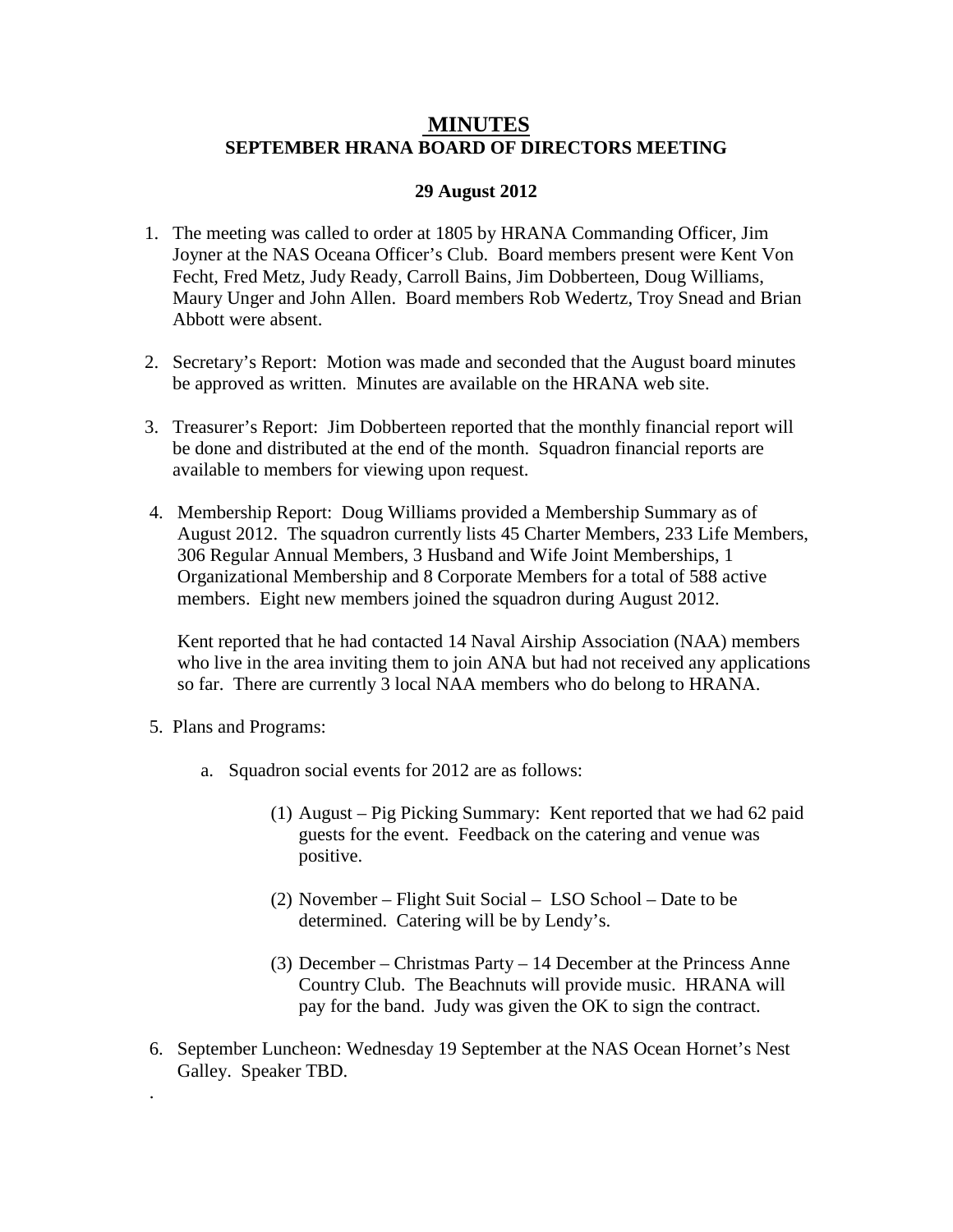- 7. PAO Report: Troy was absent but reported that the Jet Observer Editor is forwarding an article concerning the birthday celebration for former NAS Oceana Commanding Officer Captain Dexter Rumsey, USN (Ret.). This event was held at the NAS Oceana Hornet's Nest galley with several HRANA members in attendance.
- 8. Monument Report: The new camera is experiencing a problem. The Naval Airpower Legacy presentation is over for the season. The Memorandum of Agreement between HRANA and the city has not been signed. Two lights are out but will not be replaced until next spring.
- 9. Old Business:
	- a. 2012 Air Show Chalet: Kent again voiced concern over the number of supporters for this year and particularly in the outyears. A discussion was held concerning possible actions that can be taken to offset the lack of industry support. The board decided that beginning this year we will ask ANA and Tailhook members and their family members for \$5 donations each. All other chalet attendance rules remain the same as in the past...
	- b. Bus Tours: Kent reported that the tours will end 31 August and that attendance for the year will be well above 2011. Thanks to all of the tour guides who have given of their time this season.
	- c. Congressman Rigell Visit. The visit is scheduled for 18 September at 1430. There will be a preliminary meeting to set the agenda and determine who should attend.

10. New Business:

- a. ANA Symposium Fred proposed a local symposium to be held at NAS Oceana. East Coast participation in Tailhook may be somewhat limited this year and the local aviators should have a chance to hear what Naval Aviation leaders have to say about current events. It was suggested that the same panel members who will appear at Tailhook should be invited to attend. This event will be a joint HRANA, Navy League and Tailhook venture.
- b. Wings of Gold Letter WOG editor, Zip Rausa is holding a space in the next edition of Wings of Gold for a HRANA letter commenting on VADM Massenburg's article in the summer issue of WOG. Fred provided a basic outline for what should be included and Maury Unger will prepare the letter. The letter will pledge support for Naval Aviation and its leadership.
- c. Aircraft Historical Park The base PAO has proposed replacing the inoperative speaker boxes in front of each aircraft with stanchions and